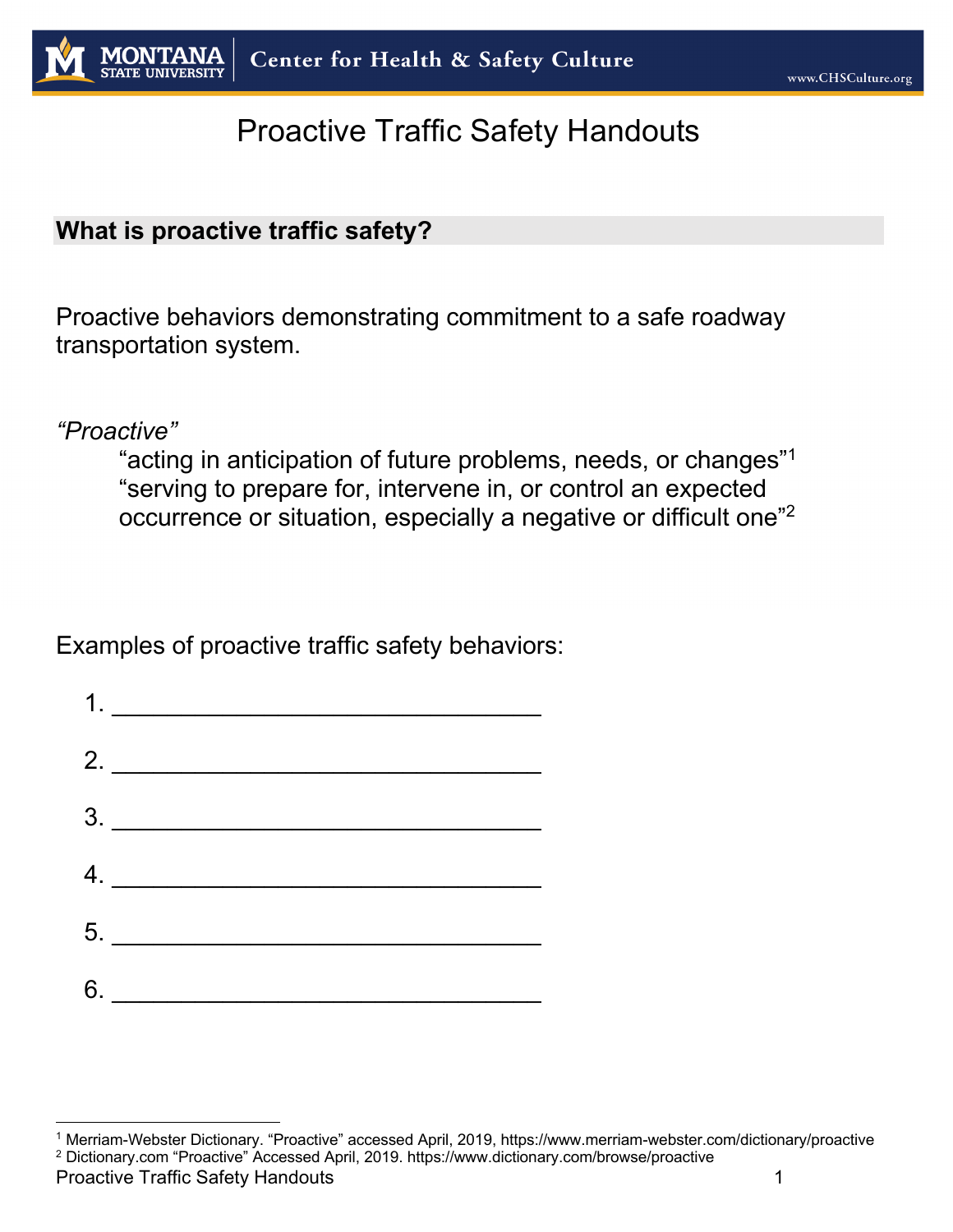

Proactive traffic safety is based on a strong theoretical foundation that originated in \_\_\_\_\_\_\_\_\_\_\_\_\_\_\_\_\_\_ and is called \_\_\_\_\_\_\_\_\_\_\_\_\_\_\_\_ \_\_\_\_\_\_\_\_\_\_\_\_\_\_\_\_\_\_\_\_.

## Work Across the Social Environment



Examples of Proactive Traffic Safety Across the Social Environment:

Individual Level:

Family Level:

Workplace/Organization Level:

Community Level:

Proactive Traffic Safety Handouts 2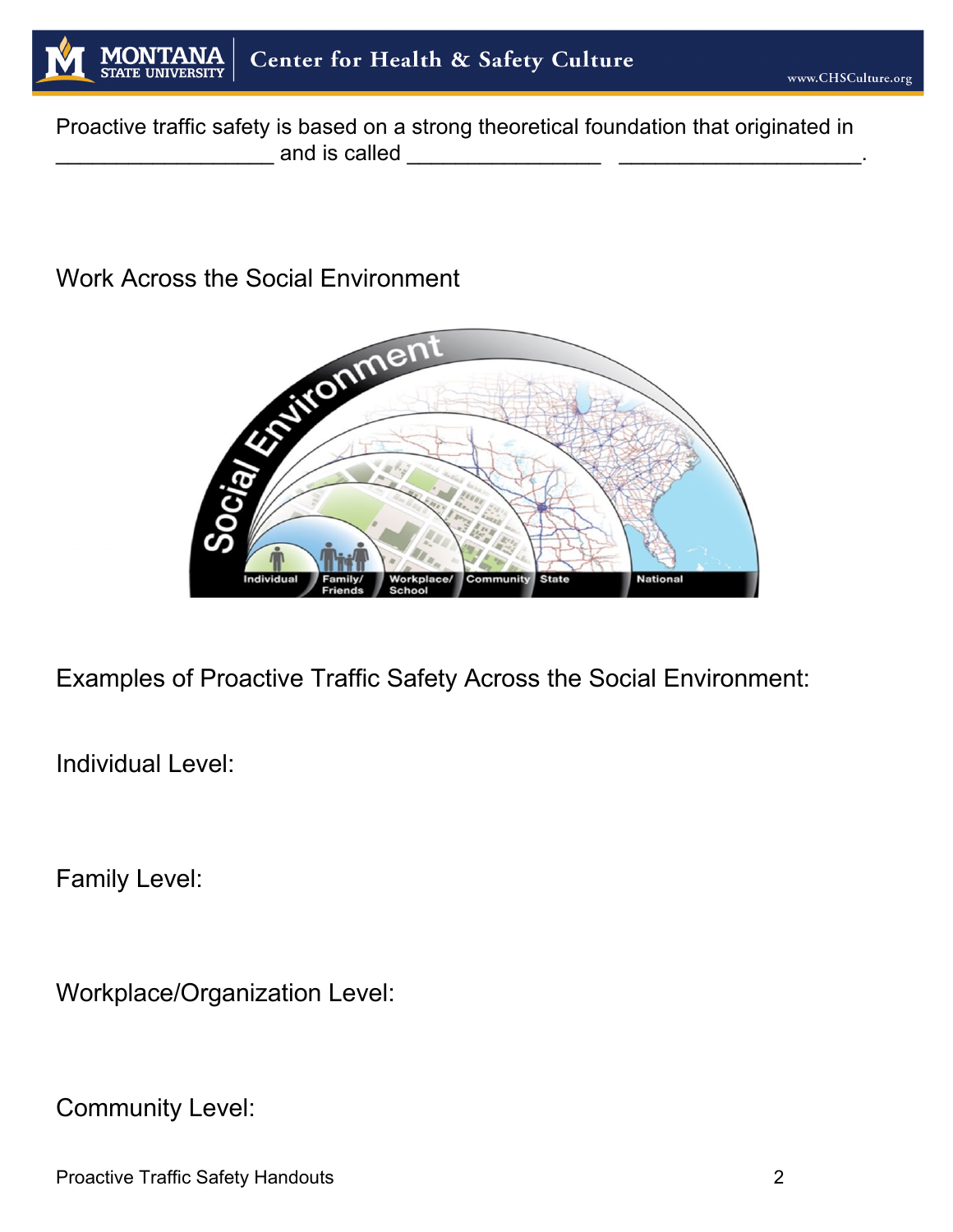

#### **Why do we want to grow proactive traffic safety?**

- 1. Creates a shared to safety;
- 2. Encourages proactive behaviors that
- 3. Encourages proactive behaviors that extend beyond one's own safety to support the safety of  $\hspace{1.5cm}$ ;
- 4. \_\_\_\_\_\_\_\_\_\_\_\_\_\_\_\_\_\_\_\_\_\_\_\_ to include the large group of safe road users to influence the small group engaging in risky behaviors; and
- 5. \_\_\_\_\_\_\_\_\_\_\_\_\_\_ existing Strategic Highway Safety Plan efforts.

*Growing proactive traffic safety is an opportunity for traffic safety professionals and stakeholders to create lasting and sustainable improvements in traffic safety.*

Motivations to Engage in Proactive Traffic Safety

- Individual motivation Maslow's Hierarchy of Needs (Security)
- For the good of other people
- Perceived norms
- Our perception of capability
- Our sense of comfort and confidence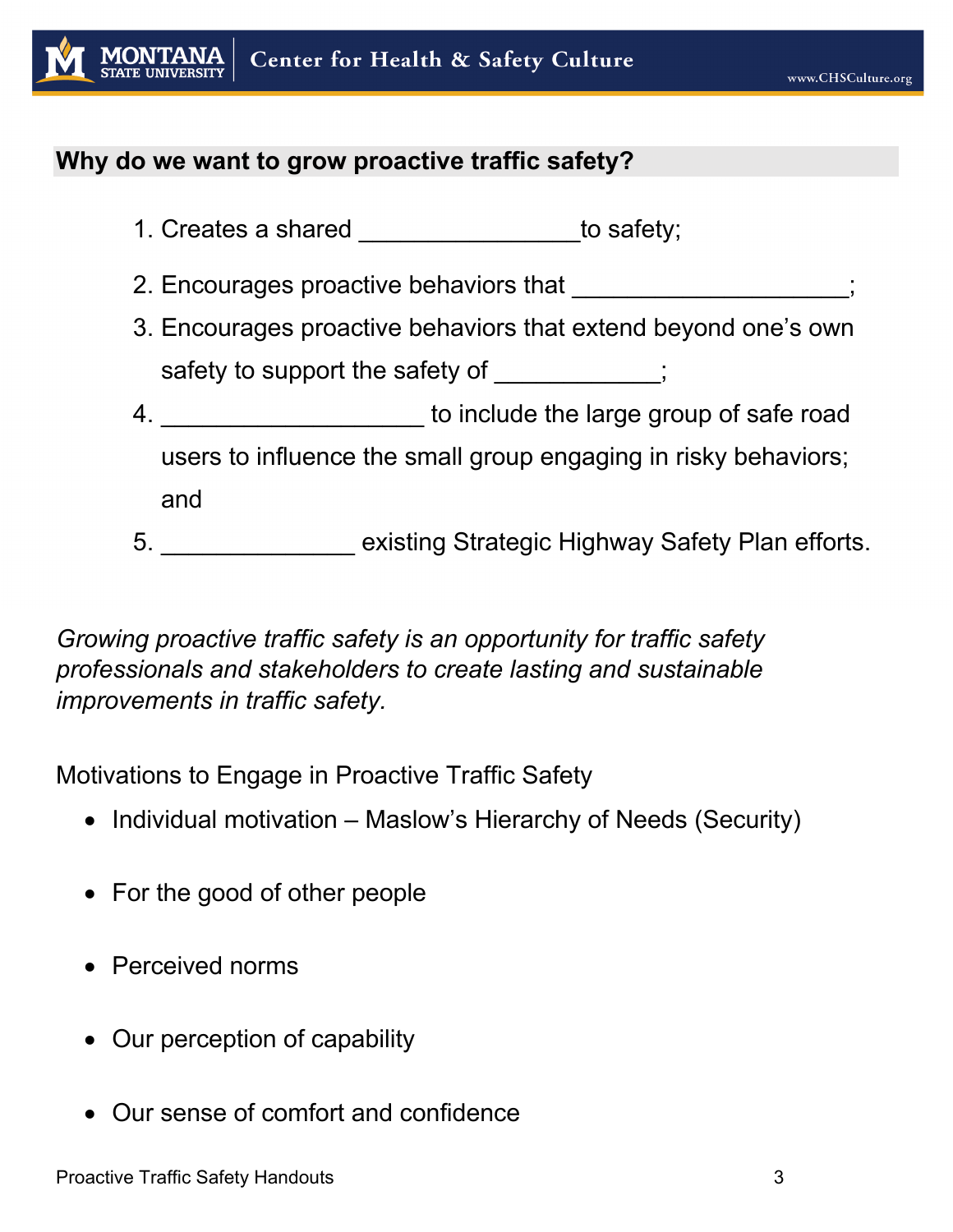

### **How can proactive traffic safety be applied to address specific behaviors in traffic safety?**

Notes:

Break Out Group Dialogue:

How could you expand your efforts on your topic areas to include proactive traffic safety?

What specific proactive traffic safety behaviors could by promoted among families, schools, workplaces, and local government to increase protective and safe behaviors in your topic area?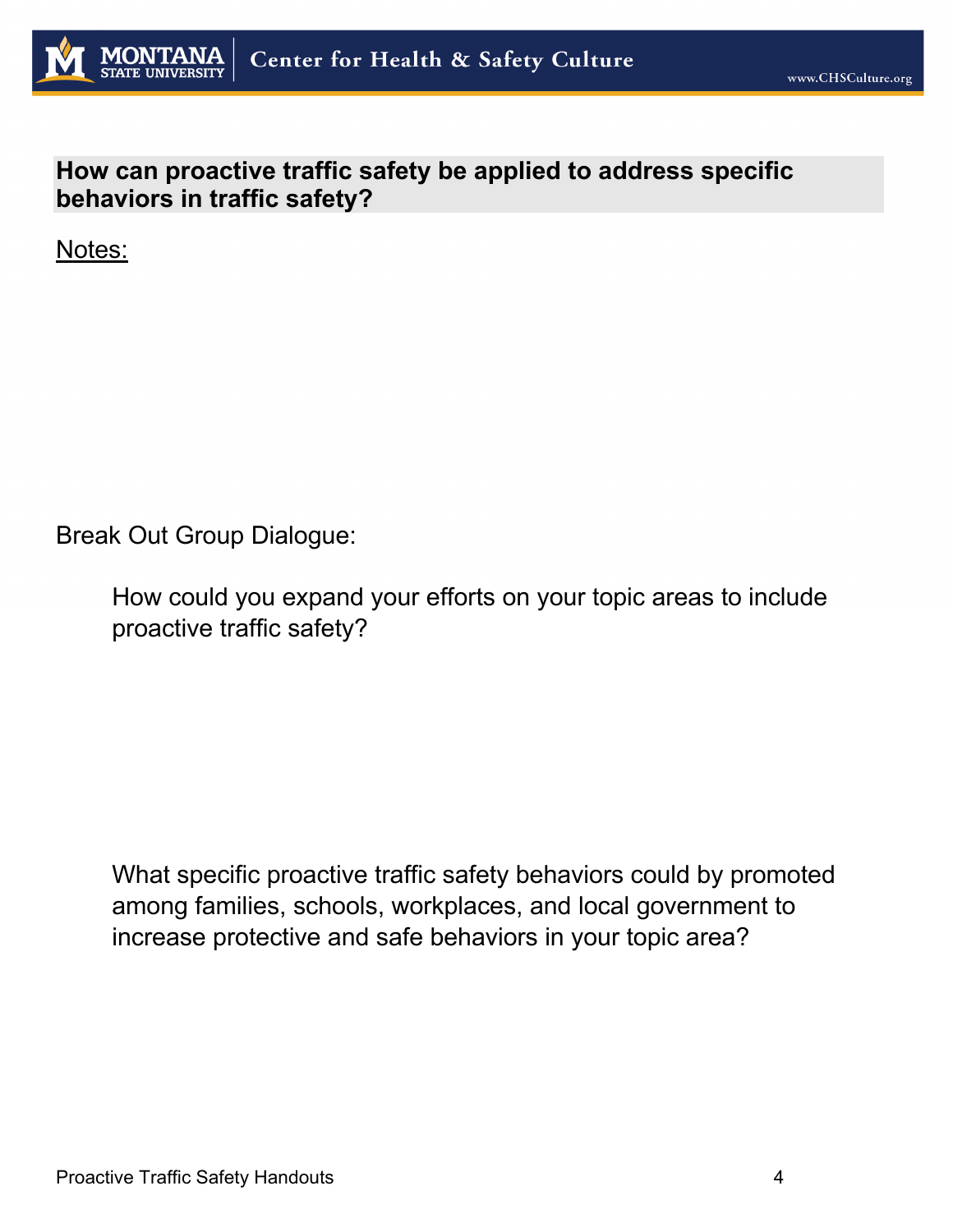

#### **What resources are available?**

Proactive Traffic Safety Primer

**Proactive Traffic Safety PowerPoint Presentation** 

A Conversation Guide

A Proactive Traffic Safety Poster

**Article** 

Final Report

Book Chapter

Notes on Washington's Approach to Proactive Traffic Safety: